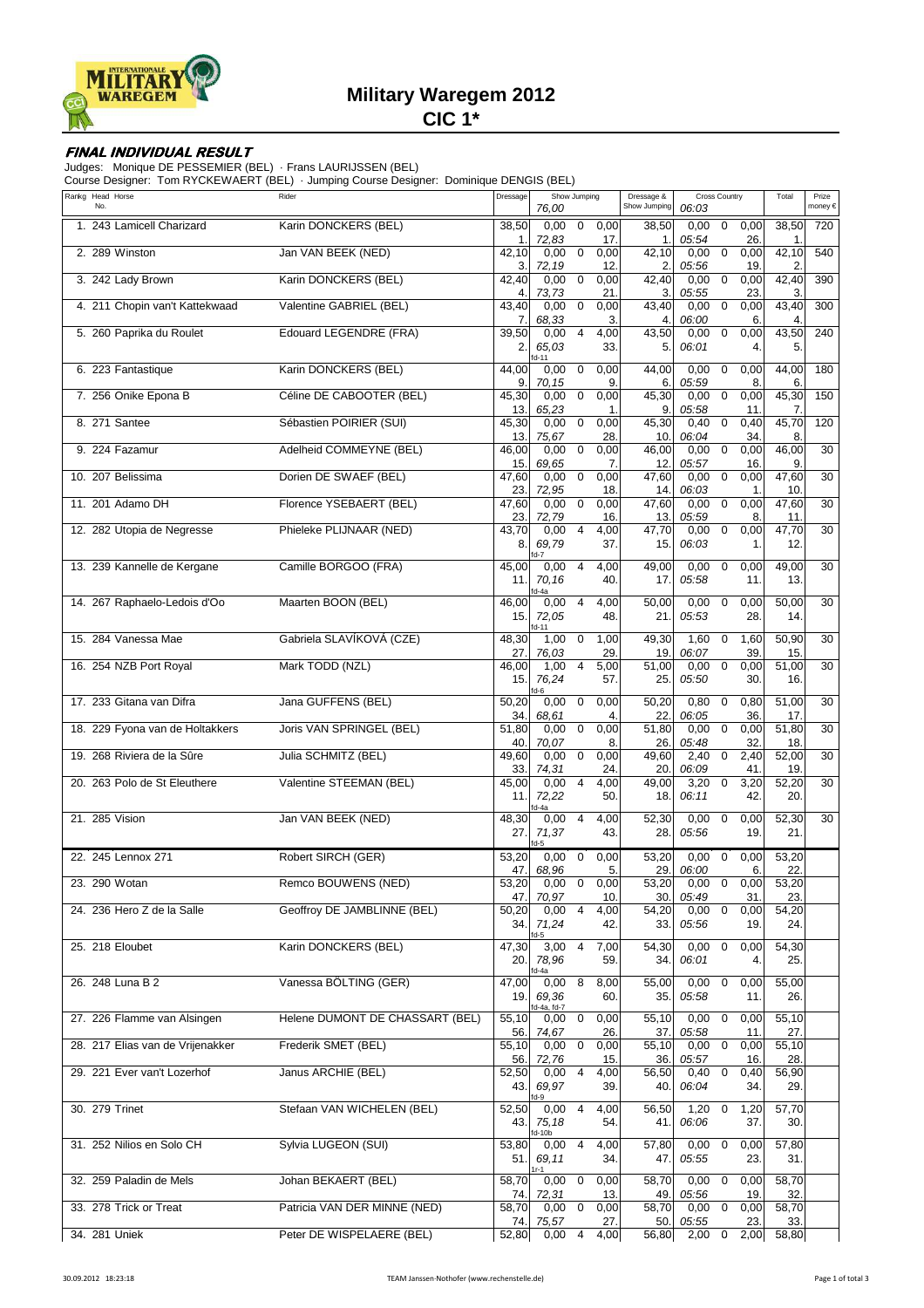

# **Military Waregem 2012**

**CIC 1\***

### **FINAL INDIVIDUAL RESULT**

Judges: Monique DE PESSEMIER (BEL) · Frans LAURIJSSEN (BEL)

Course Designer: Tom RYCKEWAERT (BEL) · Jumping Course Designer: Dominique DENGIS (BEL)

| Rankg Head Horse<br>No.           | Rider                        | Dressage      | Show Jumping<br>76,00                                        | Dressage &<br>Show Jumping | <b>Cross Country</b><br>06:03                | Total        | Prize<br>money € |
|-----------------------------------|------------------------------|---------------|--------------------------------------------------------------|----------------------------|----------------------------------------------|--------------|------------------|
|                                   |                              | 46.           | 71,59<br>45.                                                 | 42.                        | 06:08<br>40.                                 | 34.          |                  |
| 35. 234 Haston d'Elpegère         | Valentine STEEMAN (BEL)      | 56,10<br>62.  | d-8<br>$0,00$ 4<br>4,00<br>71,69<br>46.<br>d-7               | 60,10<br>52.               | $\mathbf 0$<br>0,00<br>0,00<br>06:02<br>3.   | 60,10<br>35. |                  |
| 36. 244 Lassergut Reine           | <b>Benoît DEBRUS (BEL)</b>   | 49,20<br>30.  | 0,00 12 12,00<br>73,84<br>72.<br>d-6, fd-7, fd-8             | 61,20<br>55.               | 0,00<br>$\mathbf 0$<br>0,00<br>05:57<br>16.  | 61,20<br>36. |                  |
| 37. 202 Airkan Sylvester          | Steve VAN WINKEL (BEL)       | 47,30<br>20.  | 2,00<br>4<br>6,00<br>77,49<br>58.<br>$d-7$                   | 53,30<br>32.               | 8,00<br>$\mathbf 0$<br>8,00<br>06:23<br>47.  | 61,30<br>37. |                  |
| 38. 214 Dinin Valier              | Elisabetta MORANZONI (ITA)   | 47,90<br>25.  | 0,00<br>4,00<br>$\overline{4}$<br>73,12<br>51.<br>d-2        | 51,90<br>27.               | 9,60<br>$\mathbf 0$<br>9,60<br>06:27<br>49.  | 61,50<br>38. |                  |
| 39. 280 Unica van het Neerenbosch | Clara DAVOINE (BEL)          | 57,70<br>69.  | 0,00<br>$\overline{4}$<br>4,00<br>72,16<br>49.<br>d-5        | 61,70<br>58.               | 0,00<br>$\mathbf{0}$<br>0,00<br>05:54<br>26. | 61,70<br>39. |                  |
| 40. 253 Noblesse de l'Epine       | <b>Olivier STEEMAN (BEL)</b> | 57,70<br>69.  | 0,00<br>$\mathbf 0$<br>0,00<br>71,60<br>11.                  | $\frac{1}{57,70}$<br>46.   | 4,40<br>0<br>4,40<br>44<br>06:14             | 62,10<br>40. |                  |
| 41. 232 Giant Queen               | Max TRENNING (NED)           | 55,10<br>56.  | 0,00<br>$\overline{4}$<br>4,00<br>69,76<br>36.               | 59,10<br>51.               | 4,80<br>0<br>4,80<br>06:15<br>45.            | 63,90<br>41. |                  |
| 42. 203 Alaric de Lauzelle        | Tom VERMONDEN (BEL)          | 54,10<br>54.  | 3,00 8 11,00<br>78,41<br>67.<br>d-7, fd-11                   | 65,10<br>67.               | 0,00<br>$\mathbf 0$<br>0,00<br>05:58<br>11.  | 65,10<br>42. |                  |
| 43. 258 Ouplaboum                 | Samantha LEPER (FRA)         | 53,80<br>51.  | 0,00 12 12,00<br>69,31<br>69.<br>d-4a, fd-4b, fd-7           | 65,80<br>69.               | 0,00<br>$\mathbf 0$<br>0,00<br>05:48<br>32.  | 65,80<br>43. |                  |
| 44. 269 Rubis                     | Gaëlle BLONDEAU (BEL)        | 55,40<br>59.  | 0,00<br>0,00<br>$\overline{0}$<br>74,58<br>25.               | 55,40<br>39.               | 12,00<br>$0$ 12,00<br>06:33<br>53            | 67,40<br>44  |                  |
| 45. 209 Billy Zwartepannenhof     | Timothy DENUTTE (BEL)        | 56,70<br>64.  | 0,00 12 12,00<br>71,21<br>70.<br>d-4a, fd-7, fd-11           | 68,70<br>72.               | 0,00<br>0,00<br>0<br>05:51<br>29.            | 68,70<br>45. |                  |
| 46. 230 G Star van het Moerven    | Wouter DE CLEENE (BEL)       | 54,50<br>55.  | 0,00<br>$\overline{4}$<br>4,00<br>73,46<br>52.<br>d-9        | 58,50<br>48.               | 10,80<br>0, 10, 80<br>06:30<br>52.           | 69,30<br>46. |                  |
| 47. 238 Kalinka Song CH           | Sylvia LUGEON (SUI)          | 58,10<br>71.  | 8,00<br>412,00<br>83,22<br>74.<br>$r-3$                      | 70,10<br>73.               | 1,20<br>1,20<br>$\mathbf 0$<br>06:06<br>37.  | 71,30<br>47. |                  |
| 48. 275 Stanleyville              | Geoffroy AUTENNE (BEL)       | 61,60<br>77.  | 1,00<br>$\overline{0}$<br>1,00<br>76,48<br>30.               | 62,60<br>61.               | 9,60<br>$\mathbf 0$<br>9,60<br>06:27<br>49   | 72,20<br>48. |                  |
| 49. 208 Bessa V Z                 | Laurène BLIN DELAMARE (FRA)  | 66,20<br>81.  | $\overline{4}$<br>0,00<br>4,00<br>69,79<br>37.<br>d-10a      | 70,20<br>74.               | $\mathbf 0$<br>3,20<br>3,20<br>06:11<br>42.  | 73,40<br>49. |                  |
| 50. 240 Killossery Kassandra      | Elisa BERRETTA (ITA)         | 58,10<br>71.  | 0,00<br>$\overline{4}$<br>4,00<br>71,86<br>47.<br>d-4a       | 62,10<br>59.               | 13,20<br>0, 13, 20<br>06:36<br>54.           | 75,30<br>50. |                  |
| 51. 251 Nikita d'Argonne          | Elodie SAUTENET (FRA)        | 66,80<br>82.  | 0,00<br>$\overline{4}$<br>4,00<br>69,69<br>35.<br>d-10b      | 70,80<br>75.               | $\mathbf 0$<br>6,40<br>6,40<br>06:19<br>46.  | 77,20<br>51. |                  |
| 52. 286 Walhalla                  | Florence YSEBAERT (BEL)      | 60,70<br>76.  | 2,00<br>2,00<br>$\overline{0}$<br>77,73<br>32.               | $\overline{6}$ 2,70<br>62. | 16,00<br>0, 16, 00<br>06:43<br>56.           | 78,70<br>52. |                  |
| 53. 204 Avanti Star               | Tommy DERMAUT (BEL)          | 55,80<br>60.  | $0,00$ 16<br>16,00<br>71,24<br>75.<br>fd-6, fd-7, fd-8, fd-9 | 71,80<br>77.               | 8,00<br>8,00<br>0<br>06:23<br>47.            | 79,80<br>53. |                  |
| 54. 291 Zaire                     | Robby VAN THORRE (BEL)       | 55,80<br>60.1 | 6,00<br>4 10,00<br>81,32<br>66.<br>$d-7$                     | 65,80<br>68.               | 14,40<br>0, 14, 40<br>06:39<br>55.           | 80,20<br>54. |                  |
| 55. 283 Van Gogh                  | Liselotte DEBLAERE (BEL)     | 50,90<br>38.1 | 0,00 12 12,00<br>67,78<br>68.<br>d-4a, fd-5, fd-9            | 62,90<br>64.               | 19,20<br>$0$ 19,20<br>06:51<br>58.           | 82,10<br>55. |                  |
| 56. 212 Clonmethan Conartist      | Luca BORTOLAMEI (ITA)        | 57,40<br>66.  | 4,00 12 16,00<br>79.80<br>76.<br>d-4a, 1r-8, fd-9            | 73,40<br>78.               | 9,60<br>$\mathbf 0$<br>9,60<br>06:27<br>49.  | 83,00<br>56. |                  |
| 57. 262 Parky XX                  | Tom VAN DEN BROECK (BEL)     | 48,30<br>27.1 | 21,00 16 37,00<br>96,07<br>80.<br>d-4b, fd-9, fd-10b, 1r-11  | 85,30<br>80.               | 0,00<br>0,00<br>0<br>05:59<br>8.             | 85,30<br>57. |                  |
| 58. 246 Look de Vaux              | Anne DE JAMBLINNE (BEL)      | 53,80<br>51.1 | 8<br>1,00<br>9,00<br>76,06<br>65.<br>d-4b, fd-10b            | 62,80<br>63.               | 2,80 20 22,80<br>06:10<br>59.                | 85,60<br>58. |                  |
| 59. 272 So Nice de Favray         | Laurène BLIN DELAMARE (FRA)  | 52,50<br>43.1 | 3,00 16 19,00<br>78,21<br>79.<br>d-2, fd-4a, fd-4b, fd-6     | 71,50<br>76.               | 17,20<br>0, 17, 20<br>06:46<br>57.           | 88,70<br>59. |                  |
| 60. 241 Krovo S Bugatti           | Shana WANDELS (BEL)          | 49,20<br>30.1 | 0,008<br>8,00<br>70,12<br>61.<br>d-5, fd-7                   | 57,20<br>45.               | 15,60 20 35,60<br>06:42<br>61.<br>1r-15b     | 92,80<br>60. |                  |
| 61. 276 Tipsy de Fauquez          | Pauline FALLON (BEL)         | 64,20<br>80.I | $0,00 \quad 0$<br>0,00<br>74,14<br>23.                       | 64,20<br>66.               | 9,20 20 29,20<br>06:26<br>60.<br>r-5a        | 93,40<br>61. |                  |
| 62. 292 Zig Zag                   | Marlou CRAMER (NED)          | 57,10<br>65.  | 0,00<br>$\mathsf 0$<br>0,00<br>73,73<br>21.                  | 57,10<br>43.1              | 18,80 20 38,80<br>06:50<br>63.<br>1r-5a      | 95,90<br>62. |                  |
| 63. 261 Parkoffice Emir D         | Joerik VERWIMP (BEL)         | 50,20         | $8,00$ 4 12,00<br>34. 83,03<br>73.                           | 62,20                      | 16,00 20 36,00<br>60. 06:43<br>62.           | 98,20<br>63. |                  |